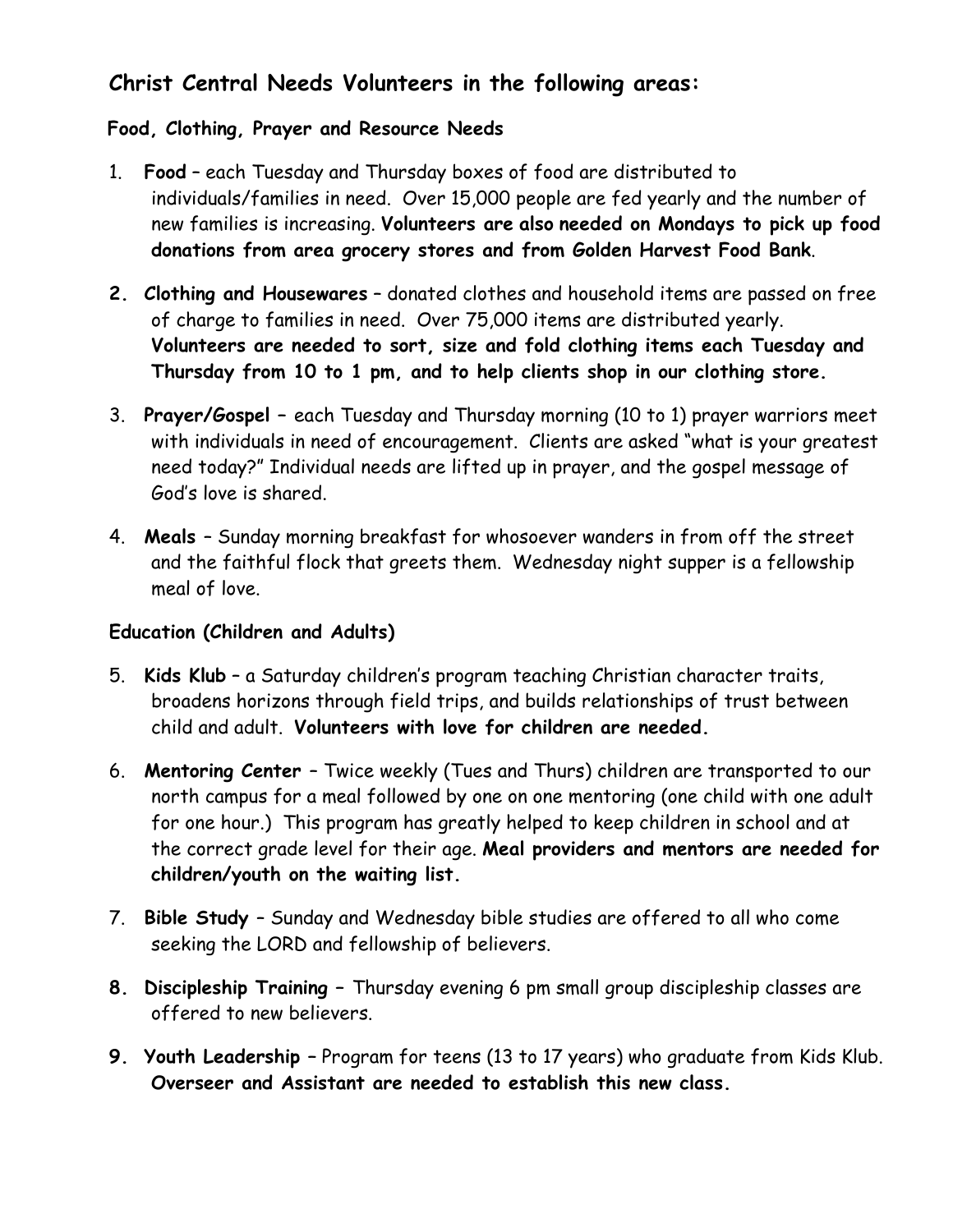- 10. Train Up Academy Preschool readiness program for 3 and 4 year olds to help the at risk child to be prepared for kindergarten and lifelong learning. Classes meet twice a week at our north campus (1411 York Street). Volunteers are needed to add additional days to the program.
- 11. Free GED Fast Track a program for adults (ages 17+) to complete their high school education requirements and become productive citizens. This program meets twice a week (Tues and Thurs at 1411 York Street in Aiken). Eligible students for GED Fast Track are coached, mentored, and taught individually or in small groups to prepare for the GED exam. GED test fees are provided for students who demonstrate passing grades on the GED ready test. Volunteers are needed.
- 12. Saturday Fast Track GED classes are scheduled periodically on Saturday's for students who are unable to attend weekday classes. Instructors are needed.
- 13. Adult Literacy weekly classes designed to help individuals to learn to read and comprehend. Currently classes are held Thursday mornings and afternoons. Volunteers are needed.
- 14. Trinity Academy Preschool in Graniteville on Tues and Thurs mornings to help prepare young children for kindergarten and encourage mothers to participate in the child's preparation. Classroom helpers are needed and a back-up bus driver.
- 15. After-School Mentoring Graniteville on Tues and Thurs from 3:30 to 5:30 pm. Children ages 5 to 12 years are transported to Hope Center and provided a snack, Christian character lesson, one on one help with school work then structured playtime. Mentors needed for children on the waiting list.
- 16. Woman Ministry weekly classes for woman are scheduled to encourage and to build Christian relationships with at-risk women many of whom are raising children alone. The schedule varies regarding day and time. Volunteers are needed.
- 17. Adult Mentoring Mentors are trained to help adults who are seeking to improve their lives through education and/or job training. Classes are scheduled for training and then mentors are assigned to those who are asking for mentoring.

## Job Skills Training

18. Jobs for Life – a national 16 week program that teaches fundamentals in finding a job and the practical application of keeping the job. The student grows in selfconfidence and in the ability to speak before small groups. Mentors are needed for each student. Volunteer to seek job opportunities in the community is needed.